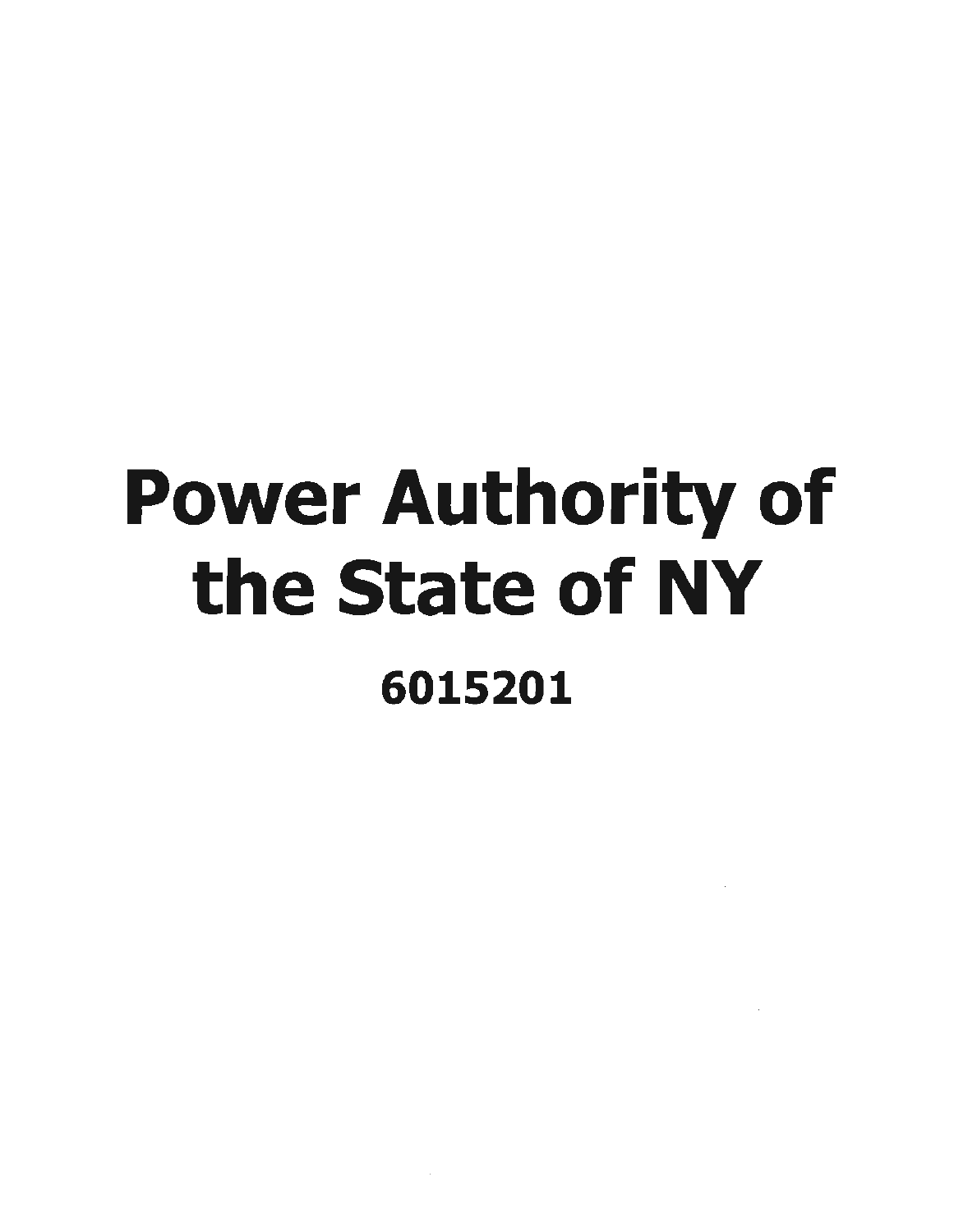## **FORM B**

## New York State Consultant Services Contractor's Annual Employment Report Report Period: April 1, 2017 to March 31, 2018

| Contracting State Agency Name: NY47A                                                                                                      |                                            |
|-------------------------------------------------------------------------------------------------------------------------------------------|--------------------------------------------|
| Contract Number: 4500283425                                                                                                               | Agency Business Unit: PACOI                |
| Contract Term: $\frac{4}{3}$ $\frac{7}{2}$ to $\frac{3}{3}$ $\frac{1}{8}$                                                                 | Agency Department ID: 6015201              |
| Contractor Name: New York State Technology Enterprise Corporation (NYSTEC)<br>Contractor Address: 500 Avery Lane, Suite A, Rome, NY 13441 |                                            |
| Description of Services Being Provided:<br>Ad-Hoc Engineering & Technical Program Support                                                 |                                            |
|                                                                                                                                           |                                            |
| Evaluation<br>$\Box$ Research<br>$\Box$ Analysis<br>$\perp$                                                                               | Training                                   |
| $\Box$ Computer Programming<br>Data Processing                                                                                            | ⊠Other IT consulting                       |
| <b>Architect Services</b><br>Engineering                                                                                                  | <b>Environmental Services</b><br>Surveying |
| $\Box$ Health Services<br>□ Mental Health Services                                                                                        |                                            |
| Auditing<br>Paralegal<br>$\Box$ Accounting<br>$\perp$                                                                                     | Other Consulting<br>Legal                  |

| <b>Employees</b>                      | worked | <b>Amount Payable Under</b><br>the Contract                 |
|---------------------------------------|--------|-------------------------------------------------------------|
| 3                                     | 119.25 | 1/9,643.22                                                  |
|                                       |        |                                                             |
| $\mathcal{Z}$                         | 119.25 | \$19,643.22                                                 |
| З                                     | 119.25 | \$19,643.22                                                 |
| <b>Title: Contracts Administrator</b> |        | Phone #: 315-334-7843<br>mtallman@nystec.com                |
|                                       |        | Name of person who prepared this report: Michael J. Tailman |

Preparer 's Signature'

mail Thelm meal

Date Prepared: 5/8/2018 (Use additional pages, if necessary)  $\mathcal{TAB}$   $\otimes$  596

Page 1 of 1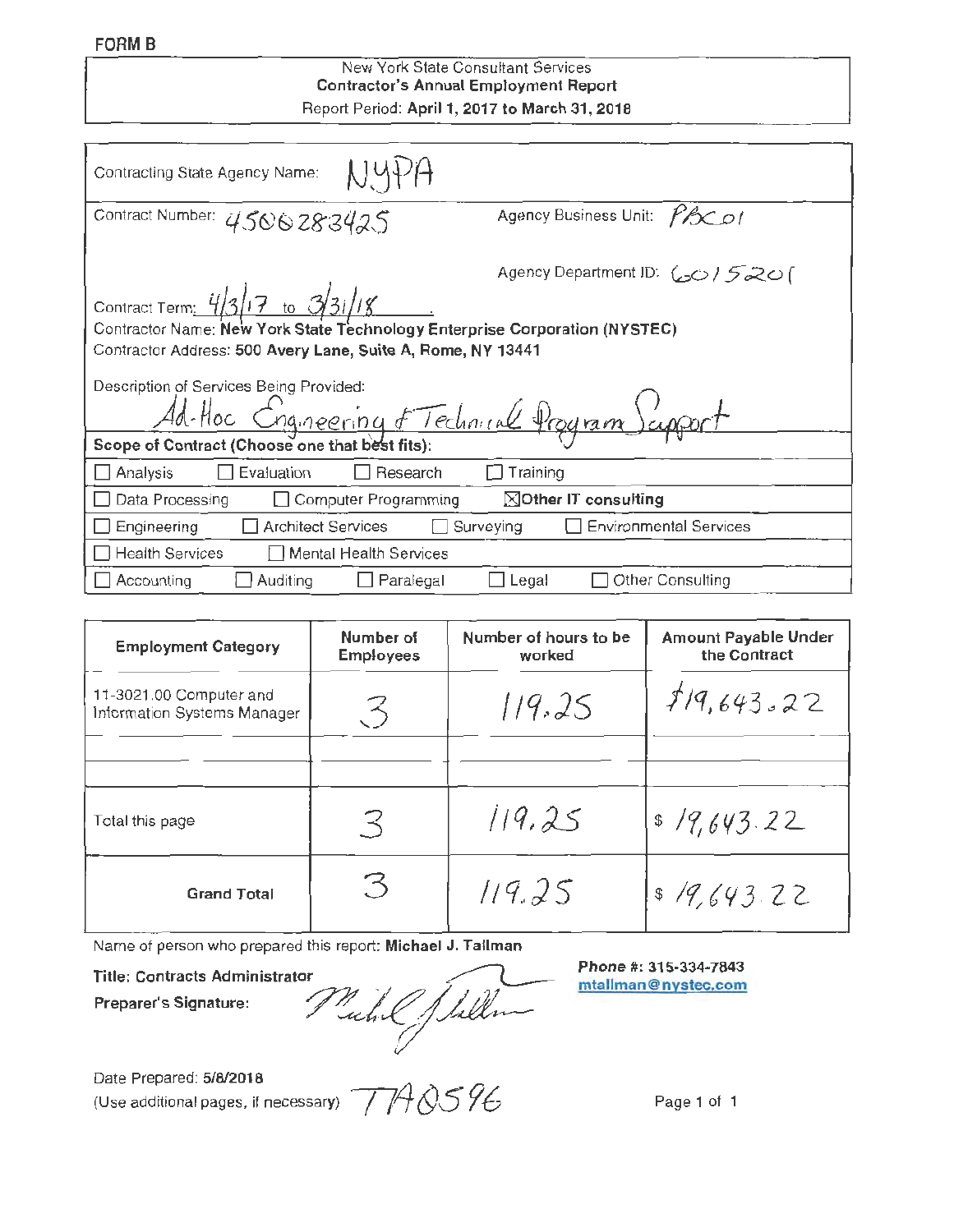## New York State Consultant Services Contractor's Annual Employment Report Report Period: April 1, 2017 to March 31, 2018

| Contracting State Agency Name:                                                                                                            |                                     |
|-------------------------------------------------------------------------------------------------------------------------------------------|-------------------------------------|
| Contract Number:<br>4500284846                                                                                                            | Agency Business Unit:               |
| Contract Term: $5/12/7$ to $5/11/18$                                                                                                      | Agency Department ID: 6015261       |
| Contractor Name: New York State Technology Enterprise Corporation (NYSTEC)<br>Contractor Address: 500 Avery Lane, Suite A, Rome, NY 13441 |                                     |
| Description of Services Being Provided:                                                                                                   |                                     |
| NIA Microuve Path Engineering & Facility Planning Jervices                                                                                |                                     |
| Scope of Contract (Choose one that best fits):                                                                                            |                                     |
| Research<br>Evaluation<br>Analysis<br>$\mathsf{L}$                                                                                        | Training                            |
| Data Processing<br>Computer Programming                                                                                                   | $\boxtimes$ Other IT consulting     |
| <b>Architect Services</b><br>Engineering                                                                                                  | Environmental Services<br>Surveying |
| $\Box$ Health Services<br>□ Mental Health Services                                                                                        |                                     |
| $\Box$ Accounting<br>Auditing<br>Paralegal                                                                                                | Other Consulting<br>Legal           |

| <b>Employment Category</b>                                                                                                    | Number of<br><b>Employees</b> | Number of hours to be<br>worked | <b>Amount Payable Under</b><br>the Contract  |  |
|-------------------------------------------------------------------------------------------------------------------------------|-------------------------------|---------------------------------|----------------------------------------------|--|
| 11-3021.00 Computer and<br>Information Systems Manager                                                                        |                               | 117.75                          | 8/17,086.46                                  |  |
|                                                                                                                               |                               |                                 |                                              |  |
| Total this page                                                                                                               |                               | 117.75                          | \$17,086.46                                  |  |
| <b>Grand Total</b>                                                                                                            |                               | 117.75                          | 817,086.46                                   |  |
| Name of person who prepared this report: Michael J. Tallman<br><b>Title: Contracts Administrator</b><br>Preparer's Signature: | 22.111                        |                                 | Phone #: 315-334-7843<br>mtallman@nystec.com |  |

Preparer's Signature:

m1011  $\frac{1}{\sqrt{1-\frac{P_{\text{non}}}{P_{\text{non}}}}}$ 

Date Prepared: 5/8/2018 (Use additional pages, if necessary)

TADEQZ

Page 1 of 1